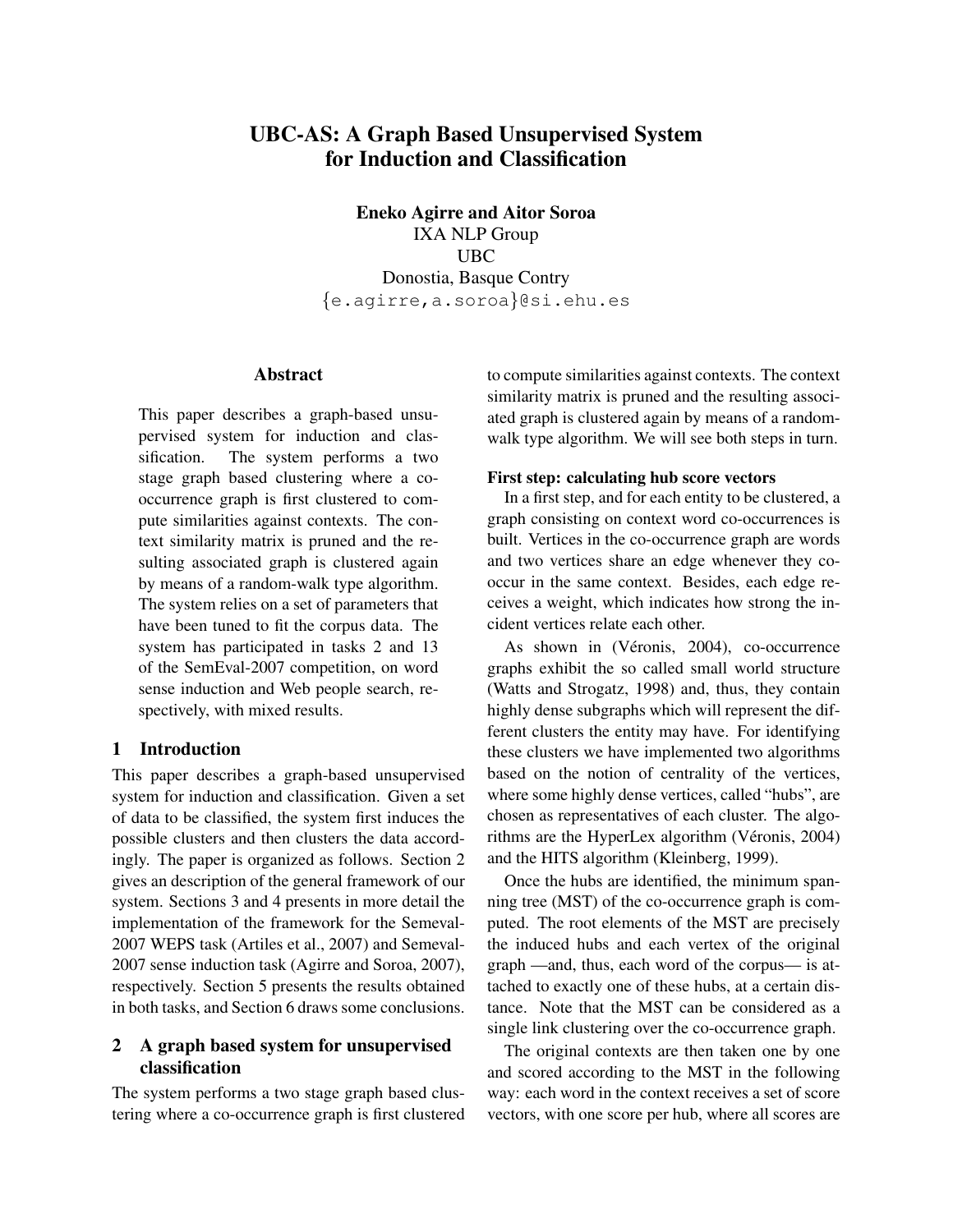0 except for the one corresponding to the hub where it is placed<sup>1</sup>, which will receive a socre  $d(h_i, v)$ , which is the distance between the hub  $h_i$  and the node representing the word  $v$  in the MST. Thus,  $d(h_i, v)$  assigns a score of 1 to hubs and the score decreases as the nodes move away from the hub in the MST. As a consequence, each context receives a hub score vector, which is just the sum of the score vectors of all the words in the context.

At this point we can use the hub score vectors to create clusters of contexts, just assigning to each context the hub with maximum score. This process is thoroughly explained in (Agirre et al., 2006). One of the problems of such an approach comes from the tendency of the system to produce a high number of hubs, somehow favouring small micro-clusters over coarse ones. Knowing in advance that the number of clusters in the tasks we will participate in would not be very high, we decided to perform a second stage and re-cluster again the results obtained in the first step, using a different graph-based technique. Re-clustering also gives us the opportunity to feed the system with additional data, as will be explained below.

#### Second step: clustering via MCL

In this second stage, we compute a square matrix with as many rows/columns as contexts, and where each element represents the relatedness between two contexts, just computing the cosine distance of its (normalized) hub score vectors obtained in the first step. We prune each row in the matrix and keep only the element with maximum values, so that the percentage of the kept elements' sum respect the total is below a given threshold. The resulting matrix M represents the adjacency matrix of a directed weighted graph, where vertices are contexts and edges represent the similarity between them. We can feed the matrix  $M$  with external information just by calculating another dissimilarity matrix between contexts and lineally interpolating the matrices with a factor.

Finally, we apply the Markov Clustering (MCL) algorithm (van Dongen, 2000) over the graph M for calculating the final clusters. MCL is a graphclustering algorithm based on simulation of stochastic flows in graphs, its main idea being that random walks within the graph will tend to stay in the same cluster rather than jump between clusters. MCL has the remarkable property that there is no need to apriori decide how many clusters it must find. However, it has some parameters which will influence the granularity of the clusters.

In fact, the behavior of the whole process relies on a number of parameters, which can be divided in several groups:

- Parameters for calculating the hubs
- Parameters for merging the hubs information with external information in the matrix  $M(\alpha)$
- The threshold for pruning the graph  $(\delta)$
- Parameters of the MCL algorithm  $(I, \text{inflation})$ parameter)

In sections 3 and 4 we describe the parameters we actually used for the final experiments, as well as how the tuning of these parameters has been performed for the two tasks.

## 3 Web People Search task

In this section we will explain in more detail how we implemented the general schema described in the previous section to the "Web People Search" task (Artiles et al., 2007). The task consist on disambiguating person names in a web searching scenario. The input consists on web pages retrieved from a web searching engine using person names as a query. The aim is to determine how many referents (people with the same name) exist for that person name, and classify each document with its corresponding referent. There is a train set consisting on 49 names and 100 documents per name. The test setting consist on 30 unrelated names, with 100 document per name. The evaluation is performed following the "purity" and "inverse purity" measures. Roughly speaking, purity measures how many classes they are in each cluster (like the precision measure). If a cluster fits into one class, the purity equals to 1. On the other side, inverse purity measures how many clusters they are in each class (recall). The final figure is obtained by combining purity and inverse purity by means of the standard F-Measure with  $\alpha = 0.5$ .

The parameters of the system were tuned using the train part of the corpus as a development set. As usual, the parameters that yielded best results were used on the test part.

<sup>&</sup>lt;sup>1</sup>Note that each word will be attached to exactly one hub in the MST.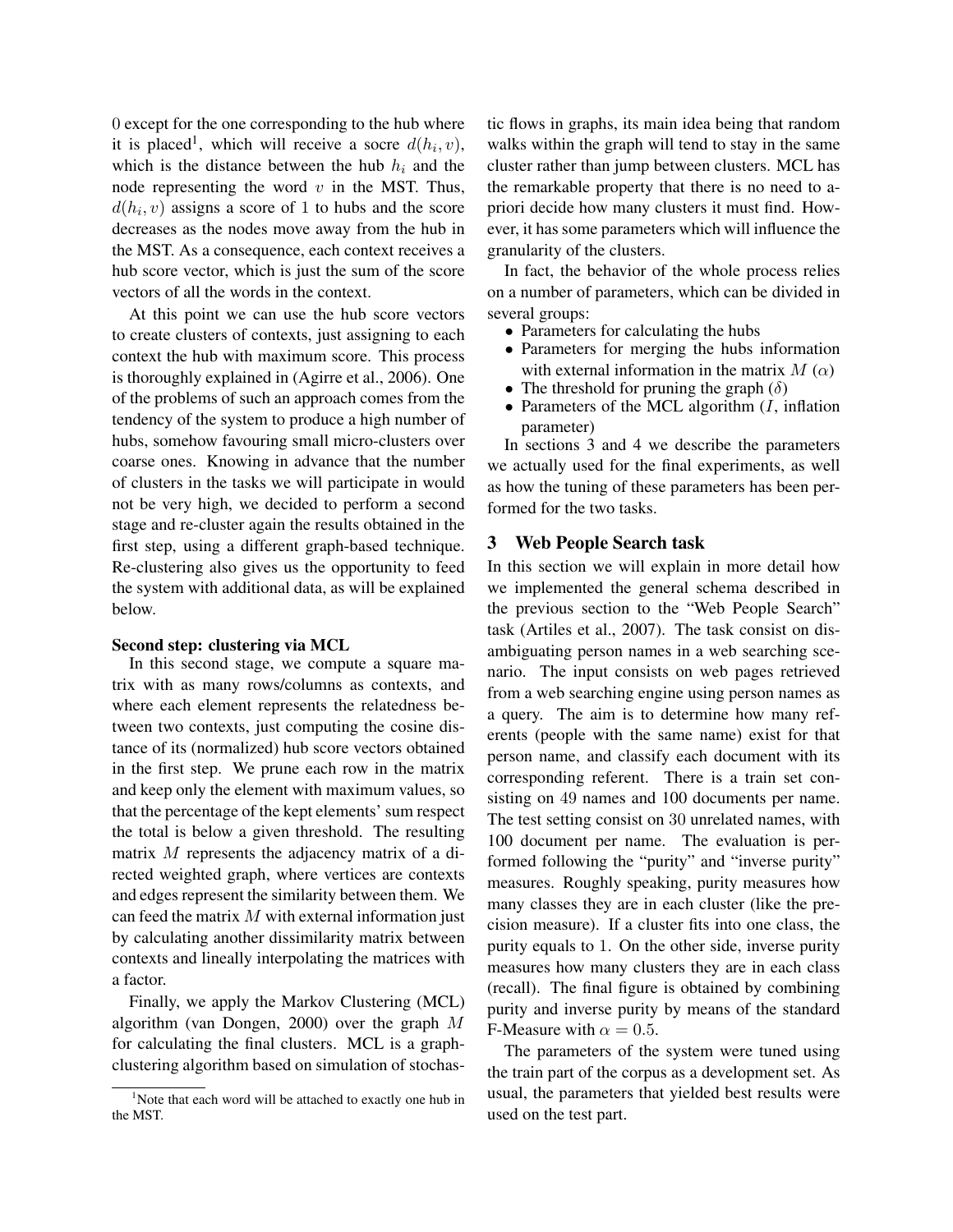We first apply a home-made wrapper over the html files for retrieving the text chunks of the pages, which is usually mixed with html tags, javascript code, etc. The text is split into sentences and parsed using the FreeLing parser (Atserias et al., 2006). Only the lemmas of nouns are retained. We filter the nouns and keep only back those words whose frequency, according to the British National Corpus, is greater than 4. Next, we search for the person name across the sentences, and when such a sentence is found we build a context consisting on its four predecessor and four successors, i.e., contexts consists on 9 sentences. At the end, each document is represented as a set of contexts containing the person name. Finally, the person names are removed from the contexts.

For inducing the hubs we apply the HyperLex algorithm (Véronis, 2004). Then, the MST is calculated and every context is assigned with a hub score vector. We calculate the hub score vector of the whole document by averaging the score vectors of its contexts. The  $M$  matrix of pairwise similarities between documents is then computed and pruned with a threshold of 0.2, as described in section 2.

We feed the system with additional data about the topology of the pages over the web. For each document  $d_i$  to be classified we retrieve the set of documents  $P_i$  which link to  $d_i$ . We use the publicly available API for Microsoft Search. Then, for each pair of documents  $d_i$  and  $d_j$  we calculate the number of overlapping documents linking to them, i.e.,  $l_{ij} = #{P_i \cap P_j}$  with the intuition that, the more pages point to the two documents, the more probably is that they both refer to the same person. The resulting matrix,  $M<sup>L</sup>$  is combined with the original matrix  $M$  to give a final matrix  $M'$ , by means of a linear interpolation with factor of 0.2, i.e.  $M' = 0.2M + 0.8M<sub>L</sub>$ . Finally, the MCL algorithm is run over  $M'$  with an inflation parameter of 5.

# 4 Word Sense Induction and Discrimination task

The goal of this task is to allow for comparison across sense-induction and discrimination systems, and also to compare these systems to other supervised and knowledge-based systems. The input consist on 100 target words (65 verbs and 35 nouns), each target word having a set of contexts where the word appears. The goal is to automatically induce the senses each word has, and cluster the contexts accordingly. Two evaluation measures are provided: and unsupervised evaluation (FScore measure) and a supervised evaluation, where the organizers automatically map the induced clusters onto senses. See (Agirre and Soroa, 2007) for more details.

In order to improve the overall performance, we have clustered the 35 nouns and the 65 verbs separately. In the case of nouns, we have filtered the original contexts and kept only noun lemmas, whereas for verbs lemmas of nouns, verbs and adjectives were hold.

The algorithm for inducing the hubs is also different among nouns and verbs. Nouns hubs are induced with the usual HyperLex algorithm (just like in section 3) but for identifying verb hubs we used the HITS algorithm (Kleinberg, 1999), based on preliminary experiments.

The co-occurrence relatedness is also measured differently for verbs: instead of using the original conditional probabilities, the  $\chi^2$  measure between words is used. The reason behind is that conditional probabilities, as used in (Véronis, 2004), perform poorly in presence of words which occur in nearly all contexts, giving them an extraordinary high weight in the graph. Very few nouns happen to occur in many contexts, but they are verbs which certainly do (be, use, etc). On the other hand,  $\chi^2$  measures to what extent the observed cooccurrences diverge from those expected by chance, so weights of edges incident with very common, non-informant words will be low.

Parameter tuning for both nouns and verbs was performed over the senseval-3 testbed, and the best parameter combination were applied over the sense induction corpus. However, there is a factor we have taken into account in tuning directly over the sense induction corpus, i.e., that the granularity —and thus the number of classes— of senses in OntoNotes (the inventory used in the gold standard) is considerably coarser than in senseval-3. Therefore, we have manually tuned the inflation parameter of the MCL algorithm in order to achieve numbers of clusters between 1 and 4.

A threshold of 0.6 was used when pruning the dissimilarity matrix  $M$  for both nouns and verbs. We have tried to feed the system with additional data